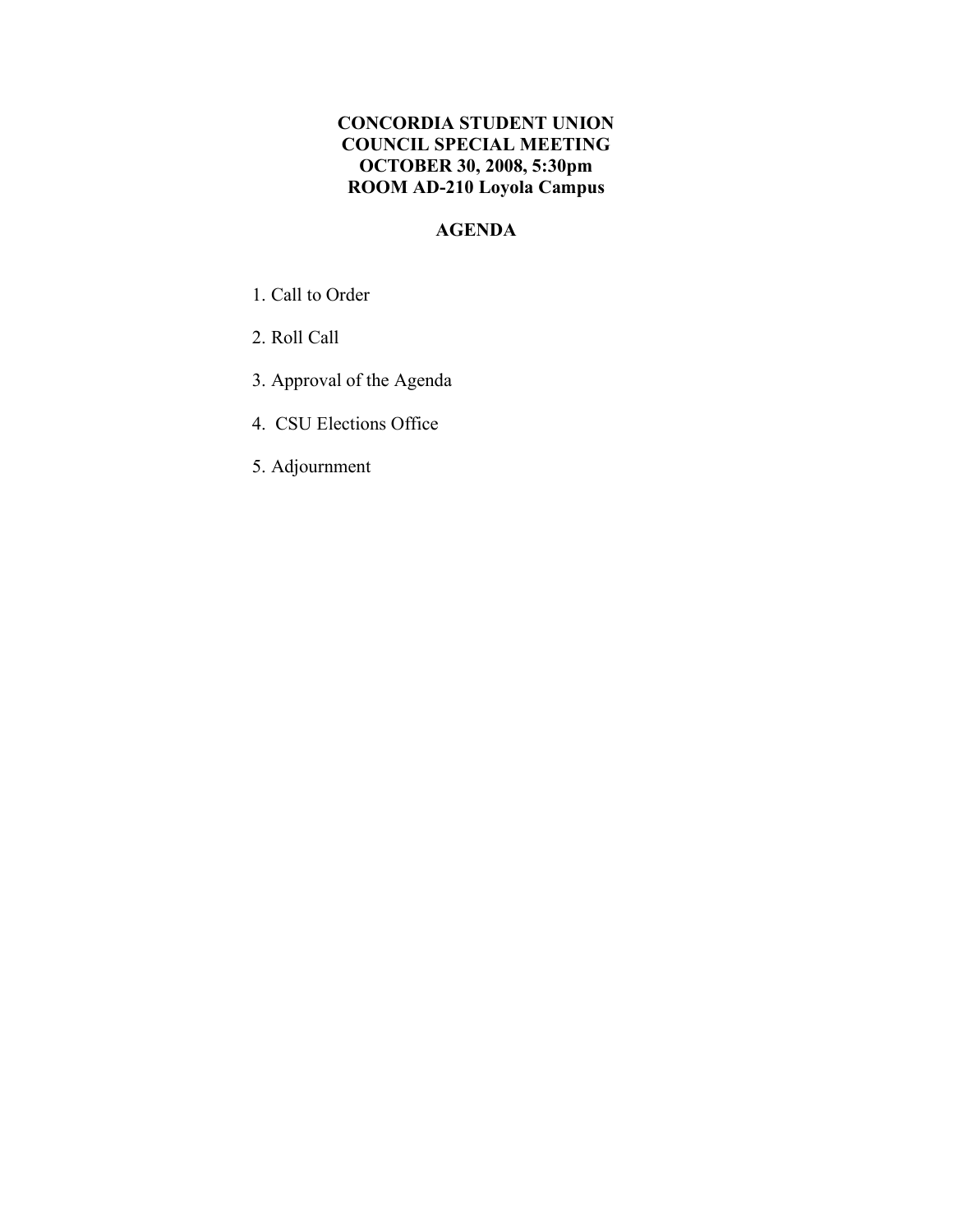## **CONCORDIA STUDENT UNION COUNCIL SPECIAL MEETING OCTOBER 30, 2008, 5:30pm ROOM AD-210 Loyola Campus**

## 1. **Call to Order**

Jessica Nudo calls the meeting to order at 5:52pm

## 2. **Roll call**

#### **Councilors**

**Executives**

## 3.**Approval of Agenda**

(Kashfi/ Madero)

- Birdsell-Bauer- Still not receiving emails
- Guerrero- Jaime as well

Agenda is Approved 1 opposed (Birdsell-Bauer)

### 4. **CSU Elections Office**

- Guerrero- Jason Druker didn't show up for work and we are not sure if he's a student, purpose of the meeting is to solve the issue.
- Dabchy I asked Dean if he was a student. It was sent to Keyana.
- Kashfi I was told verbally that he is not a student, he claims that he is a student, I asked him to provide us with proof which he has failed to do as of today.
- Dabchy I got a hold of Jason, invited him to the meeting, explained what the meeting was about and he could defend himself, he said no. Proposed to meet him, he said he didn't have time. Jason said that he would be disappointed.
- Birdsell-Bauer- We should take what Dean of students said as reality, and he should be removed.
- Madero We should pass a motion to on this

### **Motion to--??**

(Guerrero/Osei)

• Goldfinch- Point of order: we cannot post for a new CEO because we need to post for 2 weeks and the next council meeting is less than 2 weeks away.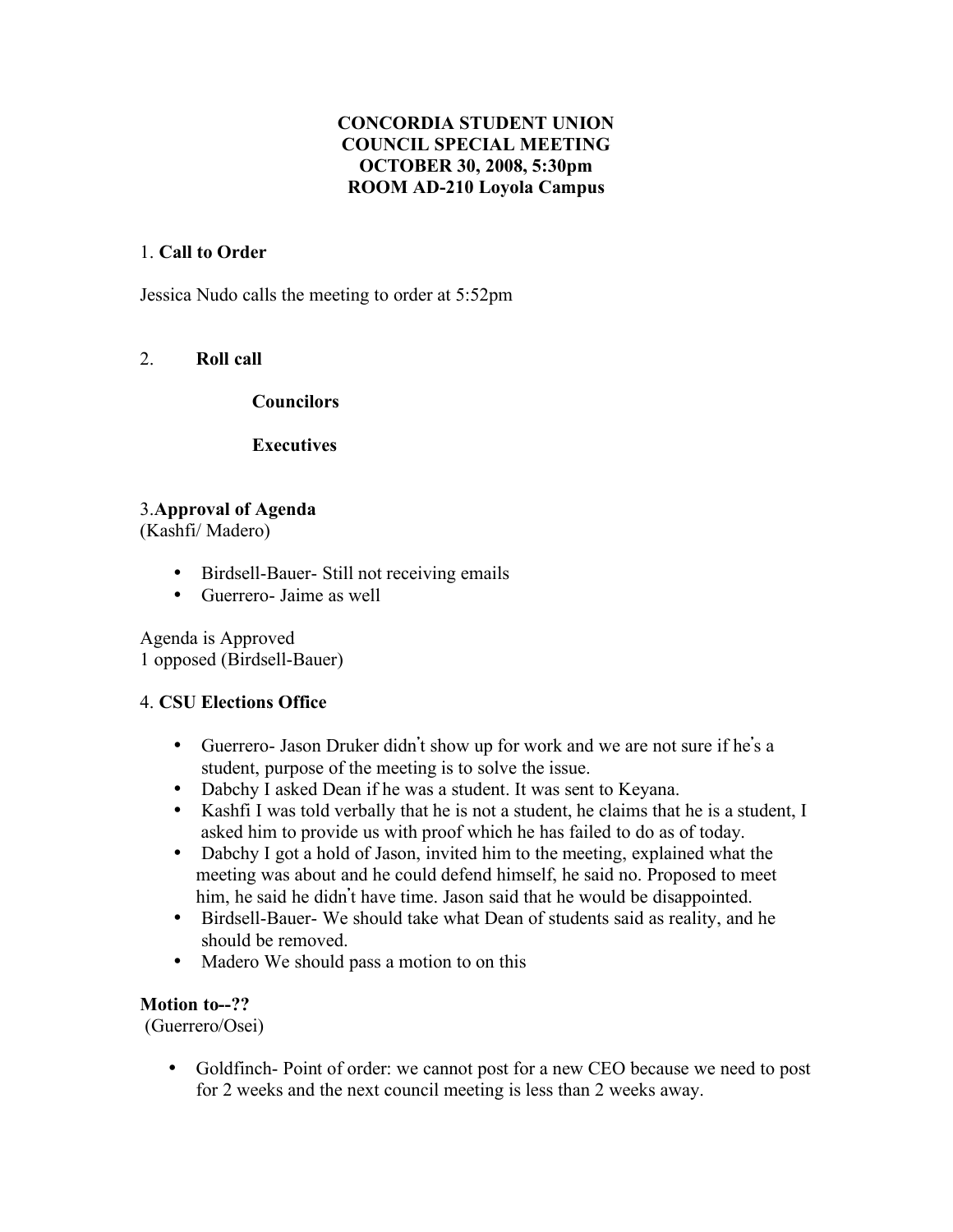- Beisan: JB's job to remove the CEO not council. Council will set bad President.
- Goldfinch- Beisan is right, this motion is contradictory to our standing regulations.
- Dabchy-According to our standing regulations, he is not a student so he is automatically resigned. He is CEO until he is not a student.
- Nestor- I don't believe that you are impeaching the CEO but I was recognized me as the CEO. The admin and school recognized him as CEO. I resigned Monday. I did not know until then. Someone from IITS informed me, so I asked others and they confirmed it. Jason Druker has written a letter giving me proxy as CEO a week before. I needed access to the electoral office and that letter gave me status as CEO. Never had full CEO access, I thought I was the DEO. When I realized I was the CEO I resigned.
- Jack- In the eyes of the CSU you were not but in the eyes of the University you were?
- Nestor: I did not know. But was informed that I was.<br>• Goldfinch-The point that Amine made about not have
- Goldfinch- The point that Amine made about not having to remove the CEO is incorrect. Standing Regulations 153. (Stated) People need to understand the difference between member and student.
- Beisan: Point of Order: Member is a student enrolled in this semester.
- Goldfinch- Quoting Standing Regulations. Bylaws 12.1 refer to automatic resignation whereas standing regulations do not. Second thing. Frequent reference to admin over membership of the union or who CEO is. Dean has bad record with past elections, GSA elections are an example of that. Dean of students should not be the deciding factor of this.
- Guerrero- Since the CEO is here I would like to ask you for either a proof of student or a resignation letter.
- Jason Druker: I Never spoke to anyone about being a student. (Giving Introduction)
- Guerrero- Are you a student?
- Jason Druker- No, I am not.
- Guerrero- We tried many times to contact you and were unable. Where did the CSU get the information that he was a student?
- Kashfi- Asked for the information didn't get a response he was a student at the time.
- Dabchy-You are denying that I spoke to you 2 hours ago?
- Jason Druker- yes<br>• Dabchy- Did you b
- Dabchy- Did you have the responsibility to be CEO, knowing that you are not a student, did you know you were breaking CSU rules?
- Jason Druker: So what?
- Jack- Would you be willing to put forth your resignation?
- Jason Druker- Sure, there was an election at school and I was CEO for the past 3 elections... I got an email asking to do the elections.
- Katherine: Who sent the email?
- Jason Druker: I cannot answer, can I have a paper to write my resignation.
- Nestor: It is easy to find out who is a student, ask David Baker. It takes less than a day. You guys should be able to do it.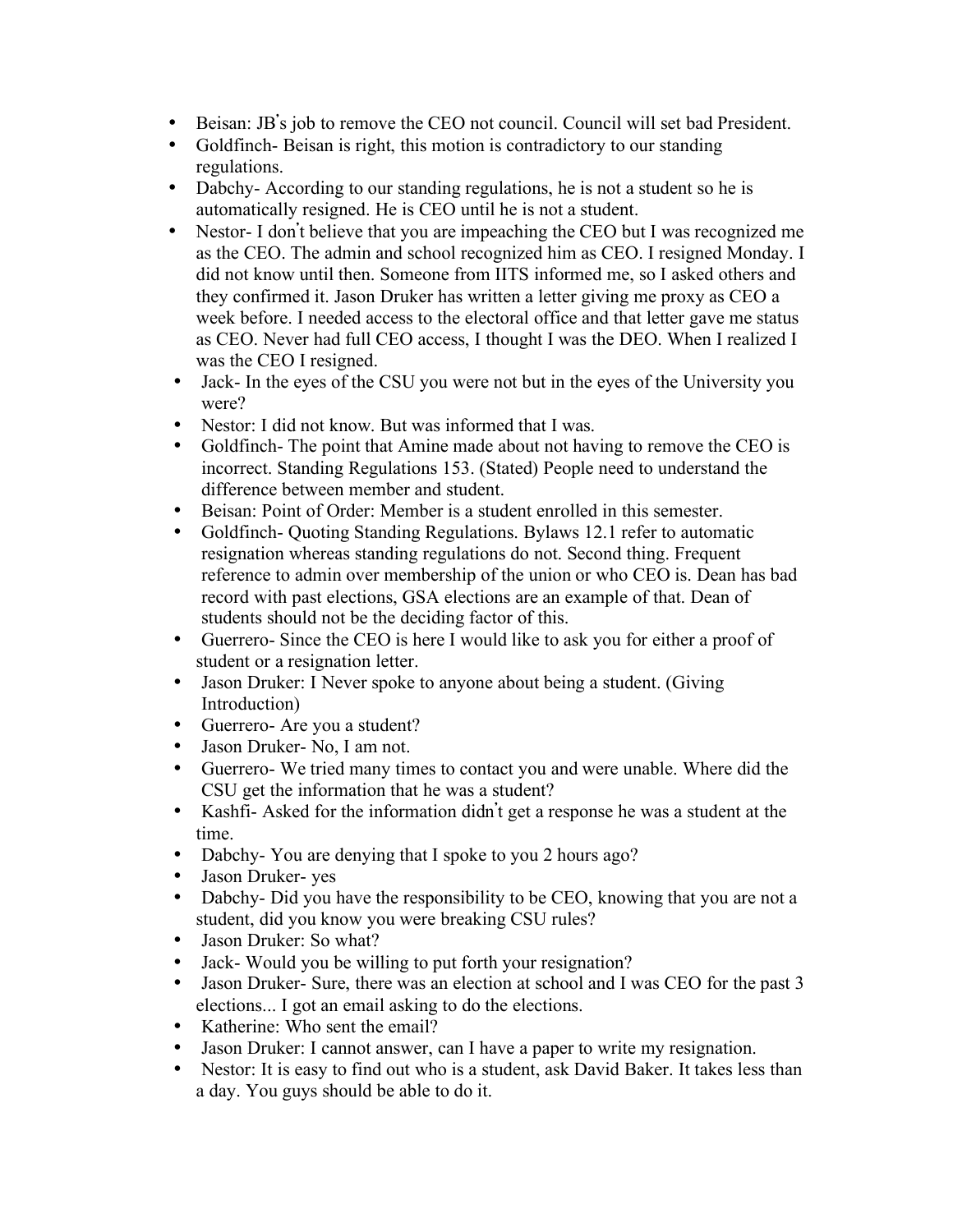- Jack- Obviously there are a lot of irregularities, solution is for council to be informed at the beginning of the year and that we resolve at the next meeting that this happens.
- Birdsell-Bauer- Did you resign yet?
- Beisan: Next order of business is motion to elect next CEO. Point of information, when were you in the office?
- Jason Druker- monday october 27

# **BE IT RESOLVED THAT DUE TO THE OPEN SPACE IN THE ELECTORAL**

**OFFICE FOR THE POSITION OF CEO AND DEO THAT NOMINATION**

**PERIOD OPENS TWO WEEKS BEFORE THE DECEMBER COUNCIL**

**MEETING AND THAT THE POSITIONS BE FILLED AT THAT COUNCIL**

# **MEETING.**

(Guerrero/Devlin)

# **Motion Passes Unanimously**

- Devlin- Can we make sure that meeting is going to happen?
- Kashfi- Yes
- Birdsell-Bauer: Do we need JB to elect CEO?

# **BIRT THE CSU POST IMMEDIATELY FOR A NEW CEO FOR THE**

# **REQUIRED POSITION AS STATED IN THE CSU BY-LAWS AND HAVE THE**

# **CV**'**S AND CANDIDATES FOR CEO BE PRESENTED AT THE NEXT**

# **POSSIBLE MEETING OF THE CSU COUNCIL OF REPRESENTATIVES.**

(Kashfi/Osei)

**For ?** Opposed 1 (Devlin)

# **Motion Passes**

5. **Adjournment**